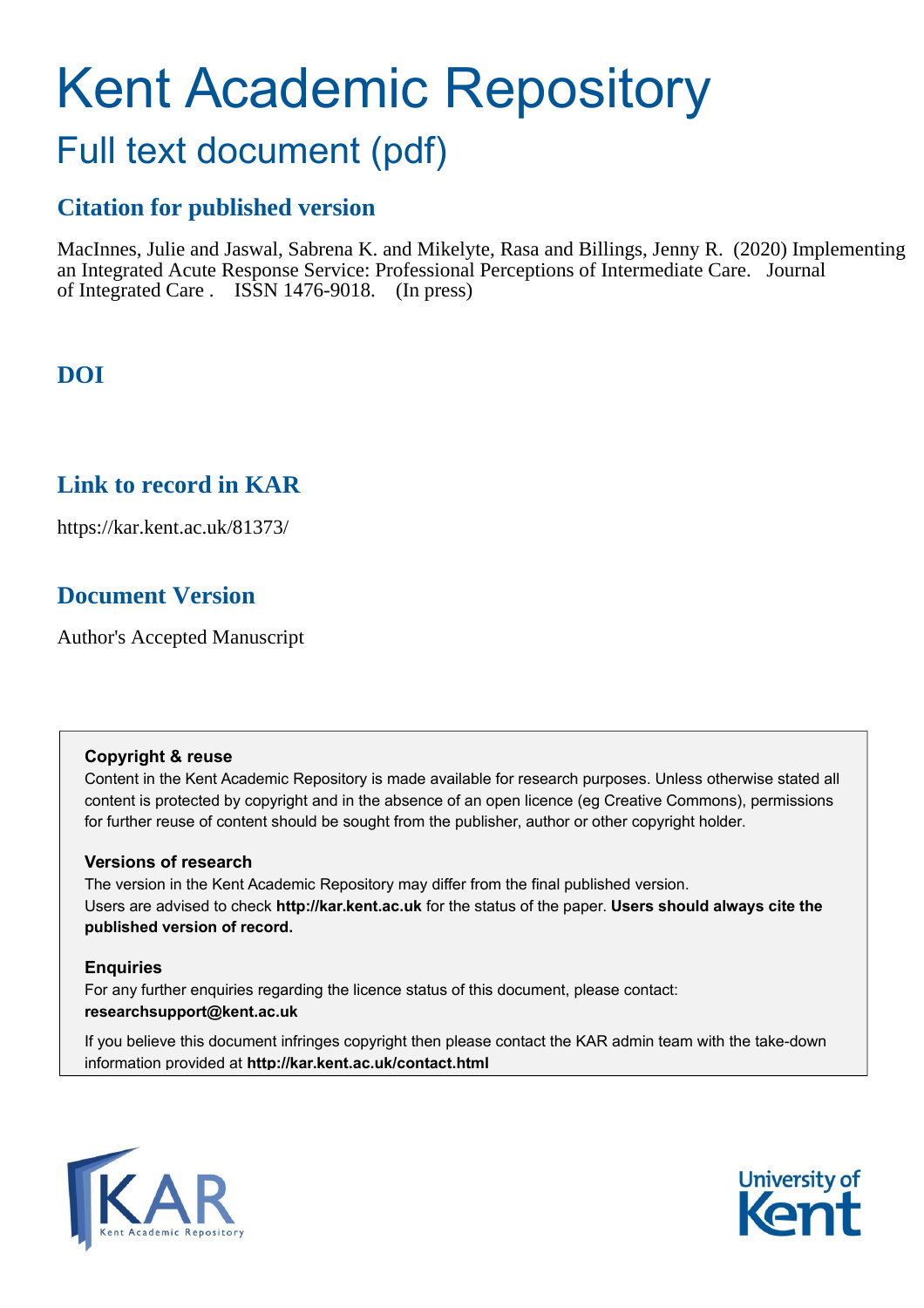#### **Title**

Implementing an Integrated Acute Response Service: Professional Perceptions of Intermediate Care

#### **Authors**

Julie MacInnes, PhD, MSc, BSc Hons, Dip(HE) Nursing, PCGE, RN Research Fellow, Centre for Health Services Studies, University of Kent, Canterbury, UK, CT2 7NF

Sabrena Jaswal, MA, BA Research Associate, Centre for Health Services Studies, University of Kent, Canterbury, UK, CT2 7NF

Rasa Mikelyte PhD, MSc, BSc Hons, PDip Research Associate, Centre for Health Services Studies, University of Kent, Canterbury, UK, CT2 7NF

Jenny Billings MSc, BSc (Hons), Dip Nursing, PgDipHV Professor of Applied Health Research, Centre for Health Services Studies, University of Kent, Canterbury, UK, CT2 7NF

#### **Acknowledgements**

Thanks to the Acute Response Team and stakeholder organisations who took part.

#### **Background and Introduction**

The 'Five Year Forward View' (NHSE, 2014) called for decisive steps to break down barriers to how care is provided, specifically the creation of integrated out-of-hospital multidisciplinary teams. Outlined in 'The Long Term Plan' (NHSE, 2019), the vision is for more joined-up and co-ordinated care rather than viewing contact with services as single, unconnected episodes of care. Furthermore, the creation of Integrated Care Systems (ICSs) aim to deliver a 'triple integration' of primary and specialist care, physical and mental health services, and health with social care (NHSE, 2019). This level of integration is set within the context of Sustainable Transformational Partnerships (STPs), which emphasises 'place-based' systems of care (The Kings Fund, 2017). In short, integrated care is widely seen as the way to reduce hospital admissions and improve quality of care (Kumpunen et al, 2019).

Intermediate care was first proposed in the NHS Plan (DH, 2000a). However, the main impetus for expansion was the National Beds Inquiry (DH, 2000b), which found that significant numbers of older people stayed in acute hospitals longer than was necessary or desirable. In addition the National Service Framework for Older People (DH, 2001) reported that older people were being admitted to hospital due to lack of community-based services that would better meet their needs. These reports led to a range of services referred to as intermediate care, the stated aims of which are to: promote faster recovery from illness; support timely discharge from hospital; prevent unnecessary acute hospital admission and maximise independent living. The expectation is for multiagency working, based on comprehensive needs assessment, with short-term interventions to enable users to remain or resume living at home. Key to intermediate care services is the concept of enablement where services aim to help people recover skills and confidence to live at home and maximise their independence. Youde et al (2020) found that an enablement ethos increased the flow of patients through an intermediate care service and resulted in a reduced need for social care packages. However, the difference between active rehabilitation, enablement, and other aspects of intermediate care are not always understood either by practitioners or users (SCIE, 2020).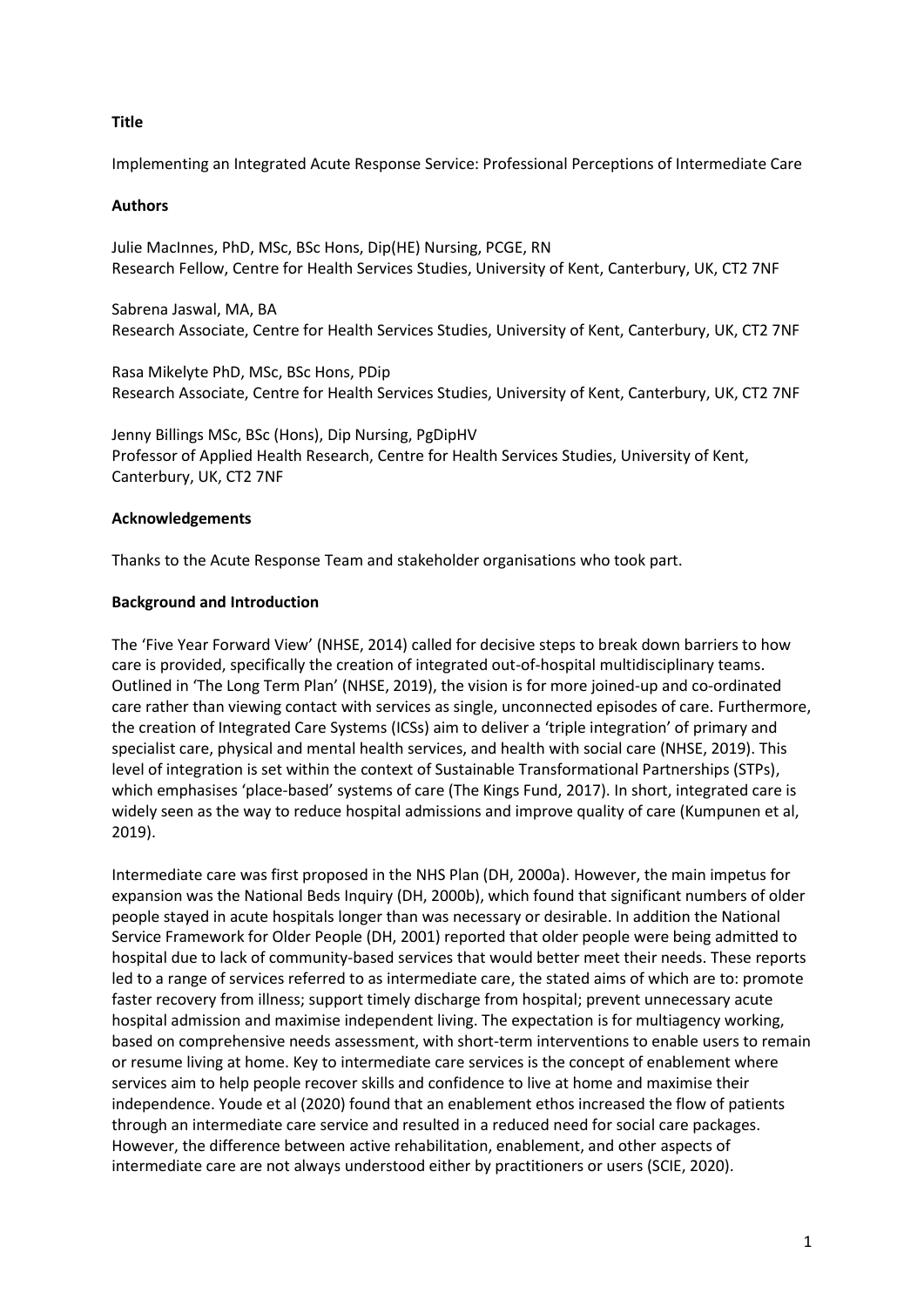The Acute Response Team (ART) service is a locally integrated, intermediate care initiative in the South of England. The primary aim is to enhance the level of integration of a range of services including primary and secondary care, the ambulance service, social care enablement and voluntary organisations, to ensure a more timely and appropriate service for:

(i) People in the community who are at risk of attendance/admission to hospital (ii) People who have arrived in the Emergency Department (ED) and could be cared for in the community

Key drivers for the implementation of the ART service were that people were not always seen by the most appropriate practitioner in the most appropriate place. Some people were being admitted to hospital who could have been cared for in their own home and people were taken to hospital by the ambulance service because there was no alternative option (CCG, 2016). The ART is made up of senior nurses (Grade 7 or above), healthcare support workers (unregistered staff who provide nursing assistance), General Practitioners (GPs) and therapists (occupational and physiotherapists). In addition to the clinical team, a domiciliary care service provide personal and social care. Age UK is a charitable organisation that provides advice and support for older people, for example help with shopping. The operational model for the ART service (Timson et al, 2017) is that all referrals are made direct to the senior nurses via a single telephone number, or face-to-face in the ED or Clinical Decision Unit (CDU) at the hospital. The ambulance service have direct access via a pager system.

The ART has two bases, one at the local acute hospital and one in the community. A package of healthcare and support is put in place for a period of up to five days. Any ongoing needs for support are met by mainstream services. The clinical criteria for referral into the ART service are exacerbation of long term conditions or neurological conditions, worsening frailty, end of life care (crisis management), infections, recurrent falls and poor mobility or unable to cope at home due to one or more medical conditions.

An internal cost analysis of the ART service forecasted an annual saving of between £0.15m and £0.59m primarily due to a reduction in non-elective hospital admissions for older people (Timson et al, 2017). This same report also identified high levels of user satisfaction with the service. To complement this data, the purpose of this study was to explore the implementation experiences and perceptions of professionals and managers of the ART service and external stakeholders in order to gain an understanding of 'what works' in integrated intermediate care, in terms of the execution of the service, care processes, and sustainability, scale and spread.

#### **Methods**

The study took place over a one year period from October 2017 to September 2018. The approach was qualitative in order to gain a deep understanding of the experiences and perceptions of the ART professionals, and external stakeholders. External stakeholders were those who the ART received referrals from (GPs, the ambulance service, the local acute hospital) and those who the ART referred to (local authority adult social care and the enablement service, and a private sector care agency). The enablement service, provided by the local authority, aims to support people to maintain independence at home, through skills development and the learning or re-learning of daily life tasks.

#### *Data Collection*

*1) Focus groups*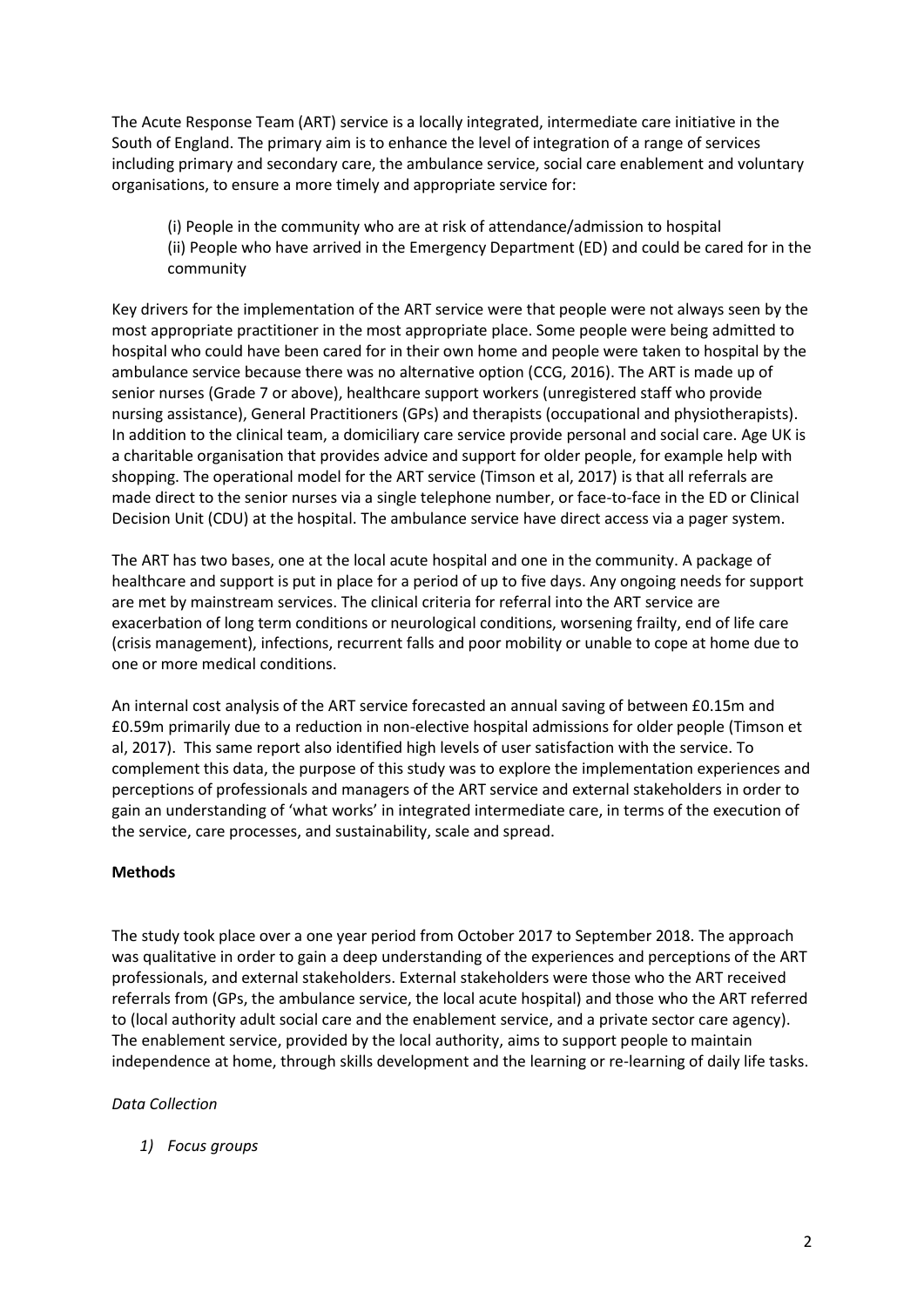Two focus groups were conducted by a member of the research team (JM). One focus group was comprised of members of the ART and a second focus group was comprised of social care managers and team leaders from adult social care and the enablement service. Focus groups were chosen as the method of data collection as these teams held regular meetings and so could be accessed together, maximising the number of participants. Focus groups also had the advantage of facilitating group discussion, highlighting similarities and differences in perspectives (Pope and Mays, 2006) and illuminating dynamics of interaction within a group context (Litosseliti, 2003).

The focus groups explored key themes such as communication, roles and relationships, care coordination, and the sustainability of service delivery. The focus groups took place at the workplaces and were audio-recorded, with permission.

#### *2) Interviews*

Other external stakeholders including a GP, paramedic, hospital doctor and care agency staff, were identified by the ART and invited to participate by the researchers. As a result, the sample is not necessarily representative of these groups. Interviews were conducted by members of the research team (JM, SJ, RM). Individual, telephone interviews were chosen as the method of data collection as this was the most convenient method for participants. The interviews were audio-taped with consent. Topic areas mirrored the themes of the focus groups.

#### *Data Analysis*

The audio-recordings of the focus groups and interviews were transcribed and analysed thematically using Flick's (1998) approach. This required bringing predetermined templates to the data, in this case the interview and focus group schedules. Quotes were sorted into categories and coded according to their origin. Each category was then organised into themes using the quotes to justify interpretation. The qualitative data analysis software, NViVO11, was used to facilitate analysis.

#### *Ethical considerations*

Ethical approval was gained from the University of Kent Research Ethics Committee reference SRCEA 195.

#### **Results**

In total, 21 staff took part in either an interview or face-to-face focus group. The majority of the participants attended the focus groups and 5 participants were interviewed (Table 1). Each participant of the focus groups was de-identified and grouped as 'FG1' which represented the focus group consisting of the ART members and 'FG2' which represented the social care and enablement team focus group. *(Table 1)*

| Data collection method and<br>corresponding code | <b>Total</b><br><b>Number</b> | $%$ of<br>Sample | Professionals (n=)                |
|--------------------------------------------------|-------------------------------|------------------|-----------------------------------|
| Focus group (ART) (FG1)                          | 11                            | 52.4%            | <b>General Practitioner (n=2)</b> |
|                                                  |                               |                  | Nurse $(n=5)$                     |
|                                                  |                               |                  | Therapist $(n=2)$                 |
|                                                  |                               |                  | Support worker (n=2)              |

#### *Table 1: Characteristics of participants*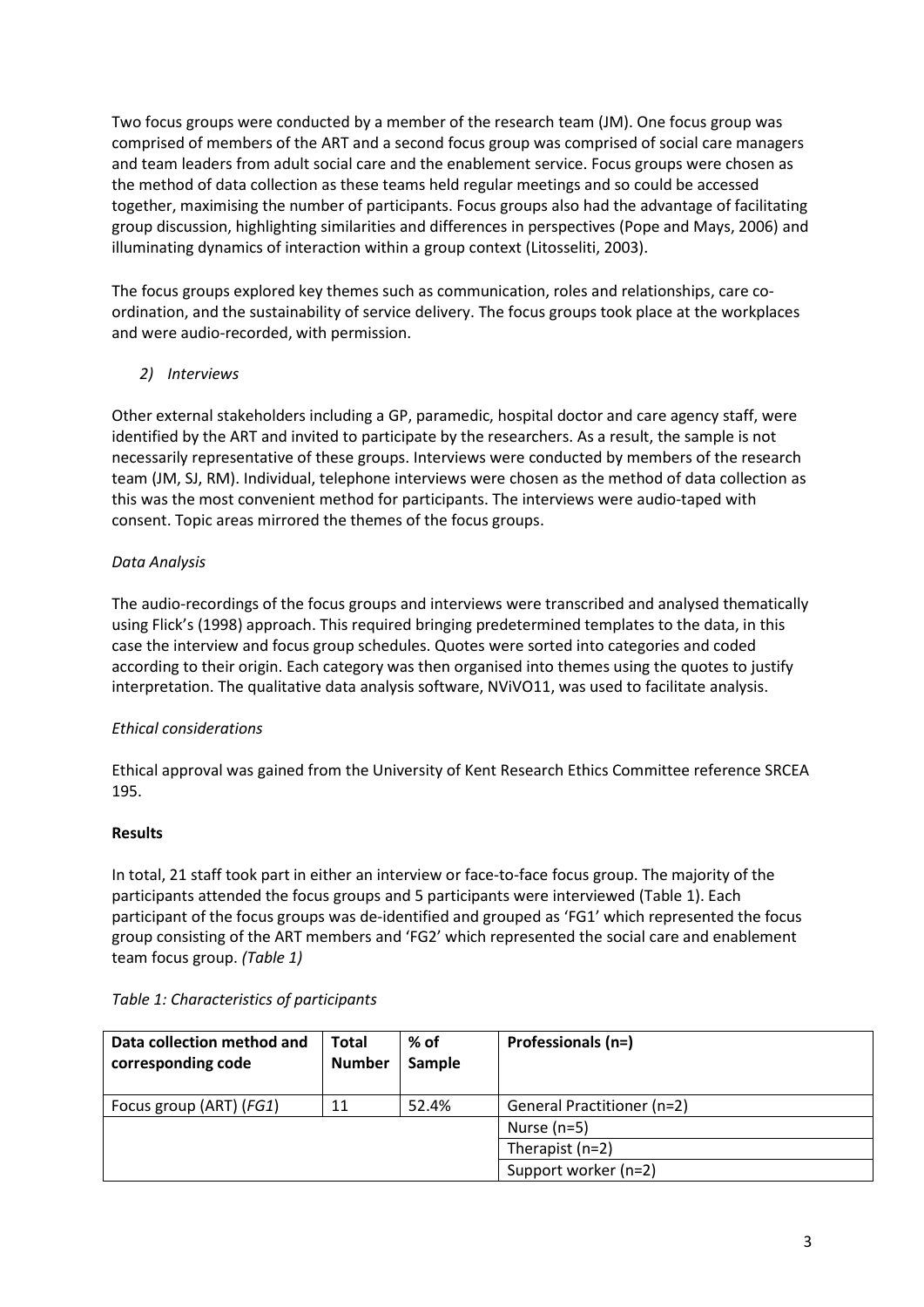| Focus group (Social care and<br>enablement) (FG2) | 5 | 23.8% | Adult social care team member (n=2)             |
|---------------------------------------------------|---|-------|-------------------------------------------------|
|                                                   |   |       | Enablement team member (n=3)                    |
| External stakeholder<br>interviews (P1-P5)        | 5 | 23.8% | General Practitioner (n=1)                      |
|                                                   |   |       | Clinical Commissioning Group (CCG) member (n=1) |
|                                                   |   |       | Paramedic (n=1)                                 |
|                                                   |   |       | Hospital consultant (n=1)                       |
|                                                   |   |       | Care agency worker (n=1)                        |

All members of the ART and social care and enablement teams were invited to take part. However, not all were available at the time. Whilst almost all members of the ART took part, the social care and enablement focus group was attended by a minority of staff.

From the analysis, three main themes were identified: successful and challenging aspects of implementation; care processes; and sustainability, scale and spread. The theme of care processes was further divided into factors affecting referrals into the service and transitions out; the issue of capacity; and teamworking.

#### **Successful and challenging aspects to implementation**

#### *Successful aspects of implementation*

*1) Co-creation* 

The core team developed from an existing 'Rapid Response' service, which provided triaged, rapid nursing intervention in the community. This evolution was beneficial in that it allowed the team to be involved in the development of the new service. This meant that there was an early commitment to implementation and delivery, as this external stakeholder suggests:

*"The core clinical team who've actually led the delivery of the service, were completely on board from day one […] in terms of designing and developing the model" (P1)*

As a result of this early involvement, the team were able to try out new ideas and were supported to find creative solutions, as illustrated here by a team member:

*"We've got the ability to say, 'Right, okay, I think this might work, can we try it?' and 100% the CCG and the GPs are behind us, they're happy for us to trial anything, as part of our role, so that's really beneficial to us" (FG1)*

*2) Financial support*

Financial support from the CCG was essential to the implementation process as this external stakeholder explains:

*"There was financial support from the CCG, because there were some, you know, significant additional costs. I mean quite a bit of the team has been created within existing resources, so it was about redesigning what some of those staff were already doing, but the GP input into the team has had to be paid for as an additional cost" (P1)*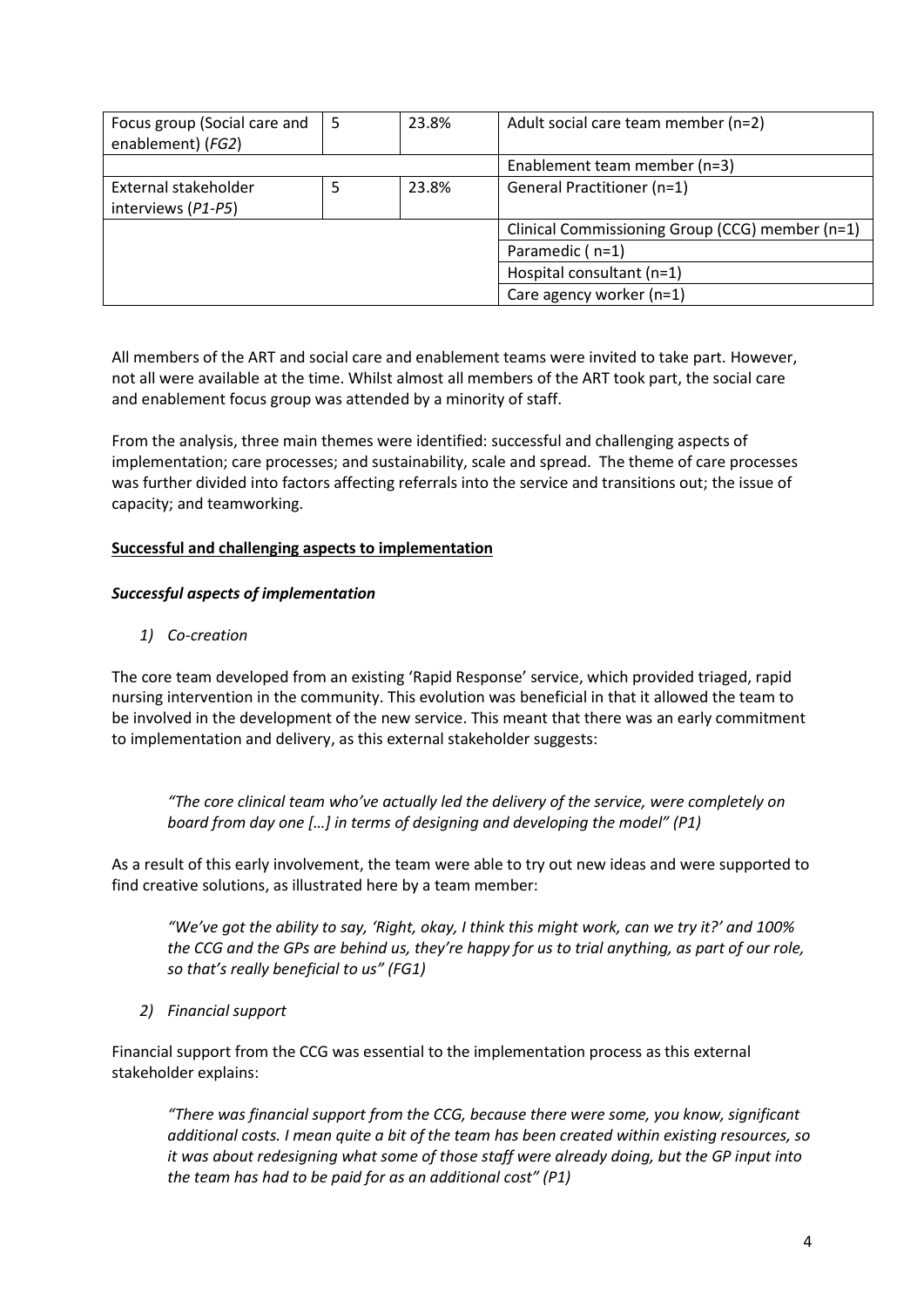*3) Engagement and support from service providers*

Aside from this, engagement and support from other service providers was also instrumental for successful implementation:

*"There was virtually whole system sign-up to the idea of testing the model so it wasn't a question of having to go out and persuade other stakeholders" (P1)*

*"Thinking about it from the hospital's perspective, I mean they continued to be challenged in terms of their performance in relation to waiting times and the four-hour standard in A&E etc. So, there was support from that quarter to see it work" (P1)*

Alongside this, support from a key individual (GP) was highly valued by the team in the early stages of implementation:

*"We always knew that the service could be a lot more and we were fortunate that the GP kind of helped to set it up, came in and actually took time to see what the team was doing at that point, and listened to where we thought we could take it" (FG1)*

#### *Challenges to implementation*

*1) Lack of referrals from primary care*

There were some early challenges to implementation, particularly around referrals from primary care. The reasons for this are unclear although it may be related to GPs lack of trust in a new, unproven service or a lack of awareness of the service:

*"In the early stages, and it wasn't unexpected, there was some reluctance in terms of primary care, primarily GPs being reluctant to refer into the service" (P1) (FG1)*

#### **Care Processes**

#### *Referrals into the ART service*

*1) From the acute hospital and GPs*

There was a perception that the number of referrals into the ART service was sub-optimal. The main reason for this was lack of awareness about the existence of the service. This seemed to be focused around the medical profession (hospital Doctors and GPs). For example, in the hospital, not being aware of the ART service was seemingly related to staff turnover:

*"The hospital end of the service, it's quite difficult when you've got a rotating […] particularly the medical workforce, a rotating medical workforce which changes every four months" (P17)*

Lack of awareness of the service or reluctance to refer, then created problems accessing people once in hospital, as this ART member explains:

*"Often I feel that we're going around in circles […] wasting time trying to find patients, when we shouldn't be finding patients, they should be finding us. And I think that that's a fault of*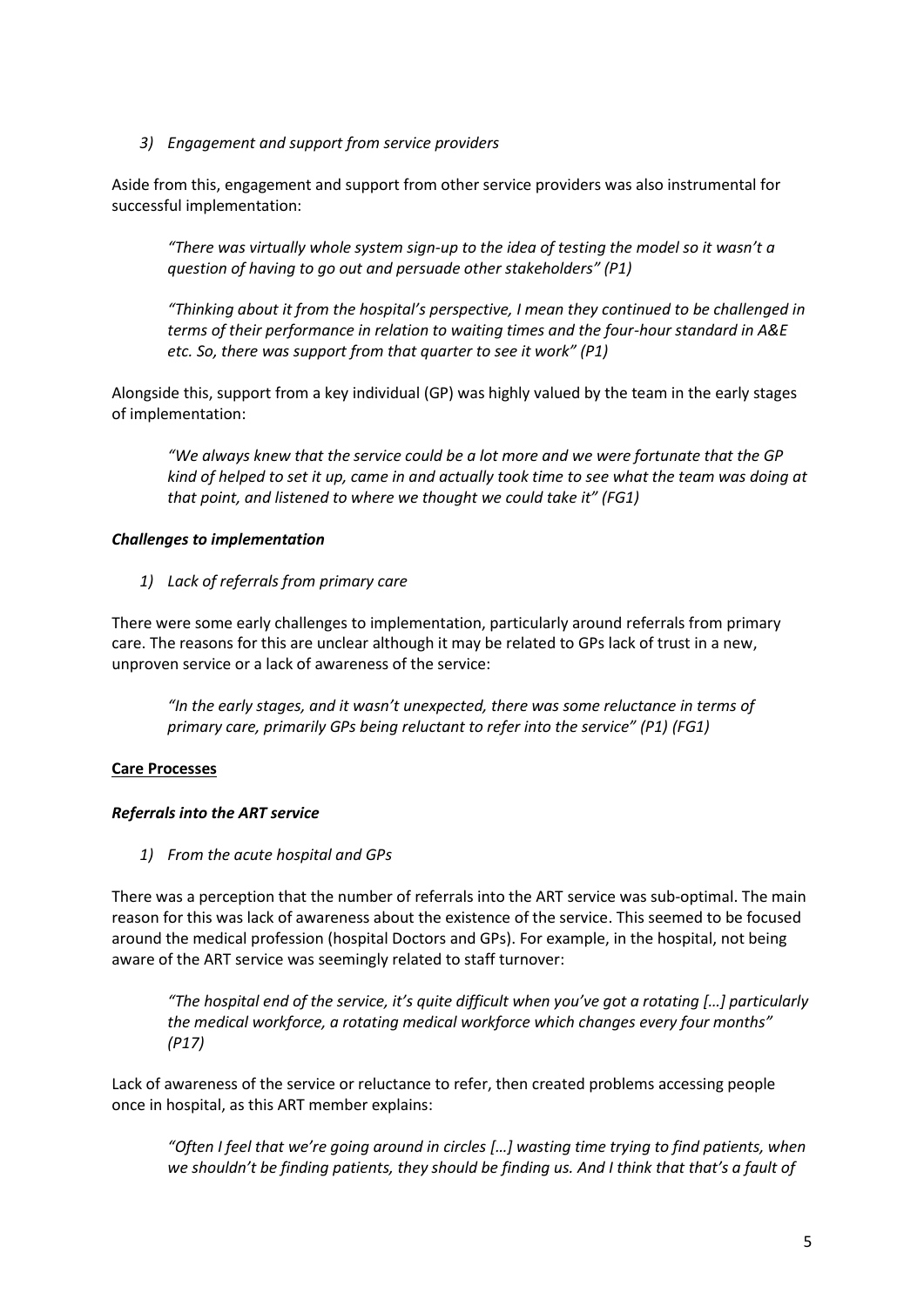*the consultants and the doctors at the hospital, because I think that there at least should be five patients a day that they're able to put our way, so I almost feel that we're pulling them out of their hands, rather than them actively giving them to us" (FG1)*

In the primary care setting, referrals from GPs was slow at first but became more commonplace as the service became more established:

"*I think that a good 70% of our patients now come from the community, the hospital is a small proportion of patients, which I think is a really good thing, because ultimately if we were to get the patients whilst they're in the community from an ambulance, from their own GPs, that we're preventing them from getting into hospital in the first place" (FG1)*

*2) From the ambulance service*

Aside from the medical profession, the key role of the ambulance service as a gatekeeper to ART seems evident here:

*"If a paramedic goes out to a patient's home either via a 999 call or a call from a GP practice, then the theory is that if the paramedic thinks that with the support of the ART that patient could be kept at home rather than being transported to hospital then that's what should happen. And whilst the referrals from the ambulance service have increased significantly, certainly over the last six months, we still don't believe we've reached the potential. There are still patients being transported to hospital that don't need to be" (FG1)*

At times, this seemed to be related to issues of professional judgement and risk. For example, GPs may call an ambulance with the expressed intention of taking the person to hospital, which created an unacceptable level of risk for paramedics should they involve the ART service. As this paramedic explains:

*"Generally, I think we would take them to hospital, if the doctor said, 'Go to hospital'. I'd be surprised why any crew would put themselves at risk by going against that, because sod's law that would be the patient that deteriorates. You might get a crew that are very comfortable […] and say, 'This might be suitable', but it's very unlikely" (P3)*

#### *Transitions out of the ART service*

*1) To social care*

In relation to handing over to social services, the main difficulty was the need to make a number of referrals to different services, illustrating a lack of internal integration and co-ordination within social services:

*"When we may refer to the enablement team [they] go out and say it's not appropriate for the enablement team, it needs a long-term care package, and then that gets pinged to us to then refer the same paperwork to refer for a long-term care package […] why can't the enablement team pass that on, as it's under the same umbrella? that's quite frustrating" (FG1)*

#### *The issue of capacity*

*1) Lack of staff*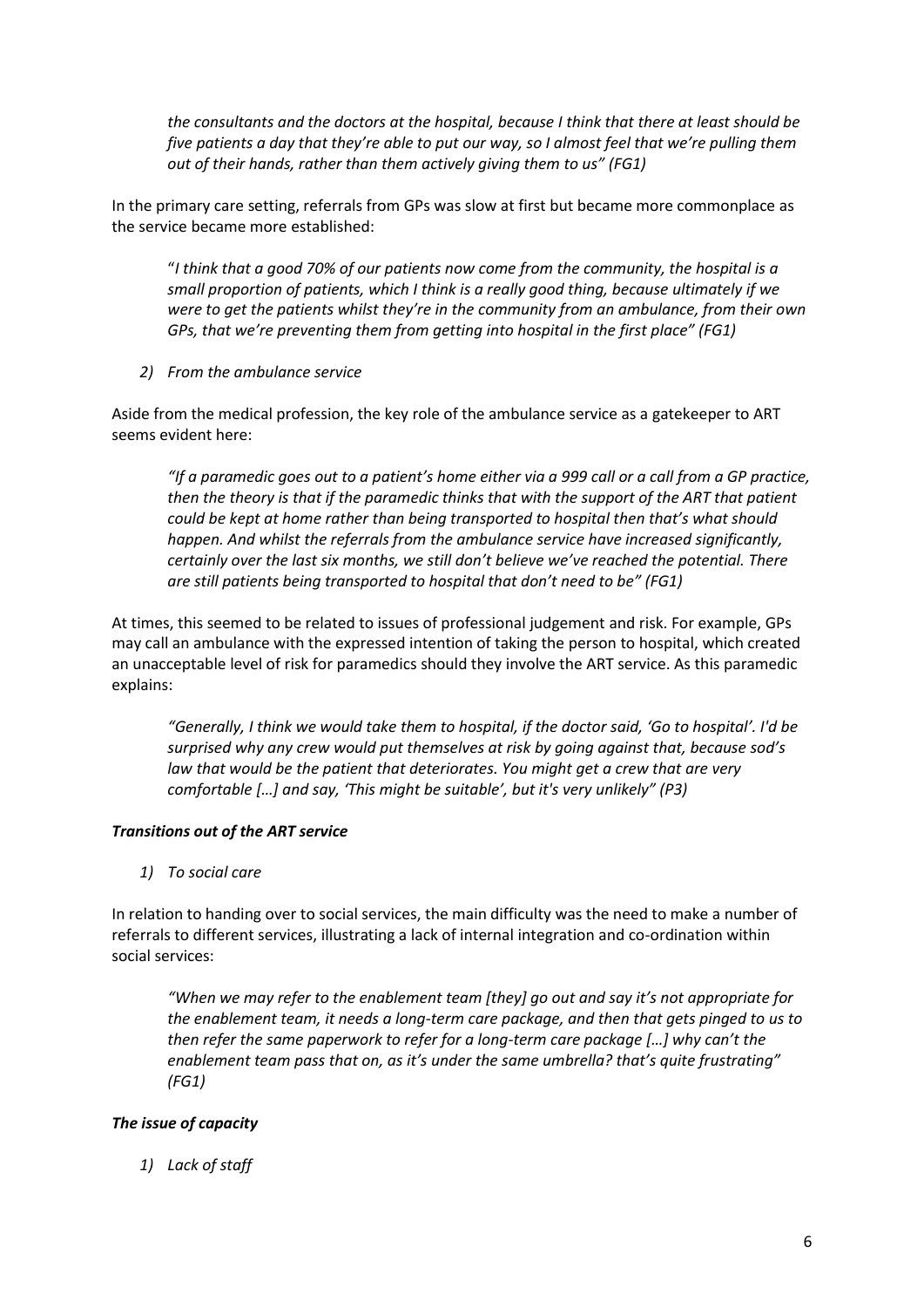Lack of capacity, primarily due to lack of staff, was identified by the team and social care staff as the main factor impacting on transitions of care:

*"At the moment we're lucky enough to have extra staff but that's a temporary measure, we're still over capacity" (FG1)*

*"Sometimes they haven't got capacity to take. We had a gentleman a fortnight ago […], I immediately phoned the ART, unfortunately they didn't have capacity otherwise they would have taken him" (FG2)*

*2) Lack of social care packages*

Lack of capacity in the wider health and social care economy, particularly social services was a significant factor influencing turnover. This participant from social care explains how capacity/flow is limited by the lack of availability of social care packages which means people remain in both the enablement and ART service for longer than is necessary:

*"We've got people waiting for care packages that have been requested, it's a knock-on […]. We've identified their needs, we've got it agreed that this is their needs, let's move them on and then we can take more, ART can take more and it's a knock-on effect" (FG2)*

*3) Users with complex medical needs*

Another capacity issue concerned those with medical needs who needed to stay in the service longer than the 'permitted' five days:

*"Our medical ones are much more of a quicker turnover, but sometimes they can be longer than five days, if there's a change in antibiotics or something that needs continually reviewing" (FG1)*

#### *Teamworking*

1) *Communication and information sharing*

Within the ART, frequent handovers were seen as a significant activity necessary for effective coordination:

*"Handover is quite a substantial part of our day really, it's at least an hour in the morning, plus another one at three o'clock in the afternoon, as well as the sort of mini ones at lunchtime" (FG1)*

Other ways in which information was shared were various, but the value of personal communication and feedback was of paramount importance. This ART member and social care representative both describe the process as highly personalised and achieved over the telephone or face-to-face:

*"We update GPs, we go in person to the hospitals, so you're not just referring, we're talking with the consultants, the nurses, face-to-face, we're part of the ward round […]. We pick up the phone and speak to hospices, we pick up the phone and speak to the GPs, nurses in the practice, we speak to the heart failure team, the respiratory team…" (FG1)*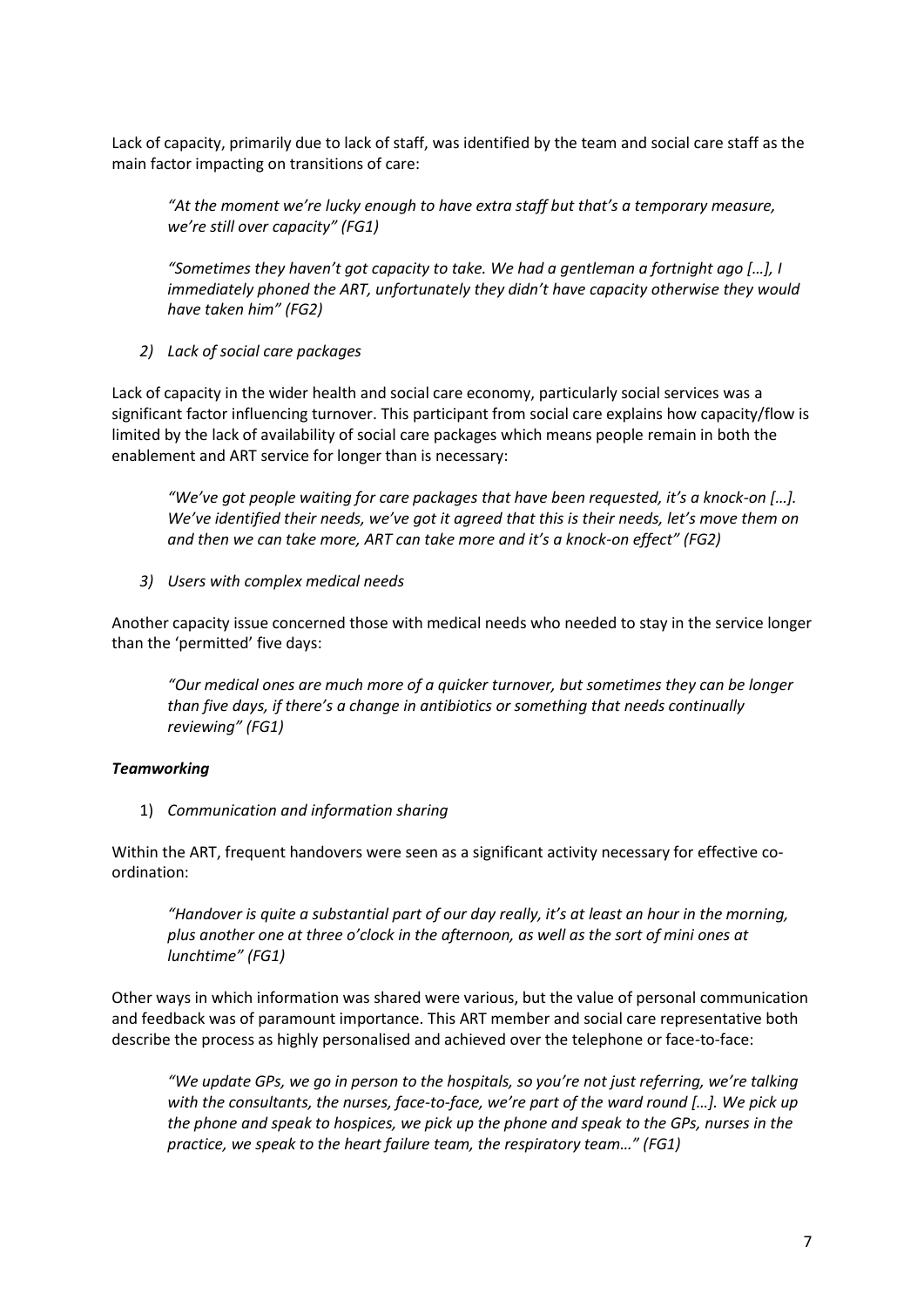*"You can speak to the people that are involved with their care, which is really important […], you can speak to the actual person, the physio that went out or the GP that went out" (FG2)*

However, there was a perceived lack of communication, especially feedback, from the perspective of the paramedics:

*"We would like more feedback, we would like an honest answer of how many referrals they're making, how many of those patients they're dealing with and able to keep at home and any negatives so we can feedback to staff" (P3)*

Given that paramedics were central to the functioning of ART, this dislocation of communication was a weakness. As in many areas of service collaboration, digital information sharing was also challenging due to a lack of a shared IT system:

*"What is missing in co-ordination is shared records, you know, if we had shared records across all systems, if we could have more integration with the care teams" (FG1)*

*2) Skill-mix*

The skill-mix, within the ART was highly valued by the team and external stakeholders, and the benefits to the way holistic care could be delivered were clear:

*"Age UK has been a real help for the domestic tasks and things, people that need to get their money out to pay various bills, any domestic support if they're in this acute phase, that's been really helpful" (P17)*

*"That's a good thing about this team, being multidisciplinary, because we've all got our aspects of expertise, but they're not all the same […],we've got a really, really good skillset here" (FG1)*

There was a sense that the support staff were valued for their contribution and listened to, as one support worker explained:

*"If we bring back something really important, for example, a significant change in somebody's pressure areas, we get listened to, it's really important that everyone listens and they do, and then they [senior nurses] make a decision on that" (FG1)*

*3) The value of personal relationships*

The development of trusted, personal relationships between members of the ART and other service providers was key to successful teamworking and care co-ordination, as these social care representatives noted:

*"It's about having really good relationships with that team, wherever they're based, so that things like referrals get processed efficiently, so that the people in each of the respective teams trust each other in terms of assessing patients, that they trust each other to make accurate assessments" (FG2)*

*"I think both teams [ART and enablement] have grown and now we've got this relationship, this partnership" (FG2)*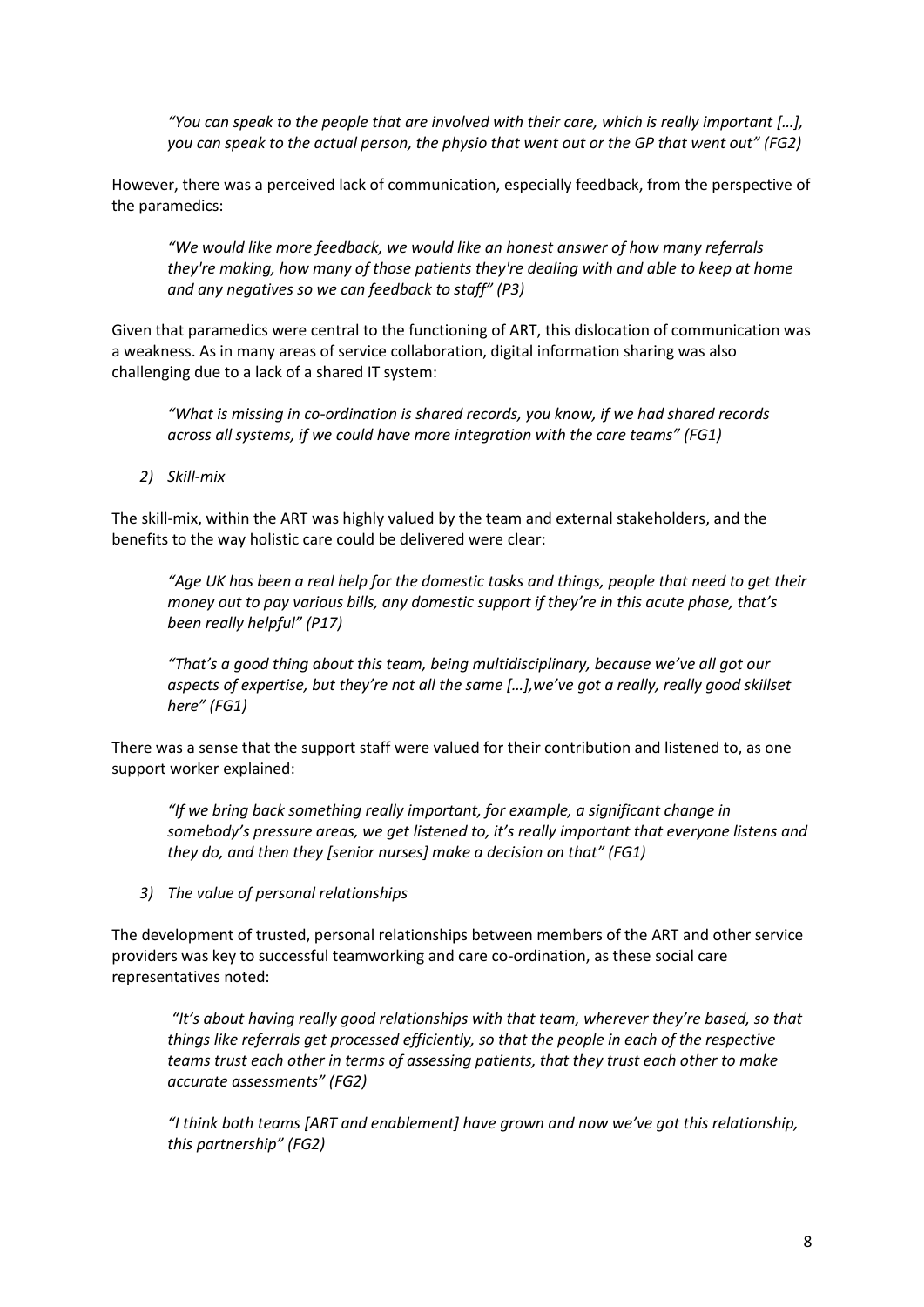#### **Sustainability, scale and spread**

#### *Sustainability*

In order to continue the existing service, ongoing funding and workforce issues, linked to succession planning, were highlighted as issues to be addressed:

*"Funding that has been invested is based on the rationale that certainly for the CCG, the service is delivering savings. So, the less people going into hospital, costing the CCG less for those patients not to be in hospital, the money is being re-invested in the ART. That's the sort of crude rationale in terms of the funding model" (P1)* 

*"From a workforce perspective, in terms of the sustainability of the service […], making sure that the service isn't as fragile as potentially it could be. It is very reliant on three or four individuals in terms of the clinicians. We need to be planning anyway for those people, for when those people are no longer around, either through retirement or they leave and get another job" (P1)*

#### *Scale*

In terms of scaling-up, there was a desire to expand the type of people served by the ART service, specifically those with long-term conditions and more complex health and social care needs. Added to this, an ambition within the team to increase the service hours was evident. Respondents elucidate on these aspects:

*"The next step really is also to try and take over some of the frailty patients, you know, I don't see why a 90 years old patient, who lives alone, if he has falls, cannot be more supported by ART […]. Frailty is certainly something that needs to come out and we need to deliver it because the population is requiring it" (P5)*

*"It would be really useful to have a GP till eight o'clock, and also with the staffing that we've got at the moment […], we don't have enough staff for nurses to be on a late seven days a week, and obviously we want to have a cohesive service where we can offer the same service 12 hours a day, seven days a week, so that's where we want to go, maybe even a 24 hour service if you're looking at the best possible care that we can support" (FG1)*

#### *Spread*

In terms of spreading the service more widely, there was a desire within the ART and external stakeholders from social care, hospitals, and the ambulance service to implement ART across a wider geographical area outside the CCG boundaries. There was multiple reasons for this including the need to reduce variation across the system:

*"ART is not mapped to the hospital […] and that means that if ART can only take, let's say out of 15 patients, if four of them are from [the locality] then only four would be supported, the other 11 we need to find another way, which is either to discharge them at risk or to try and get other services to come in which is really not working very well. Currently the geography […], the hospitals are having a totally different overlap to ART, equally I understand that ART needs to start from somewhere but sadly the other CCGs have not bought into that service" (P5)*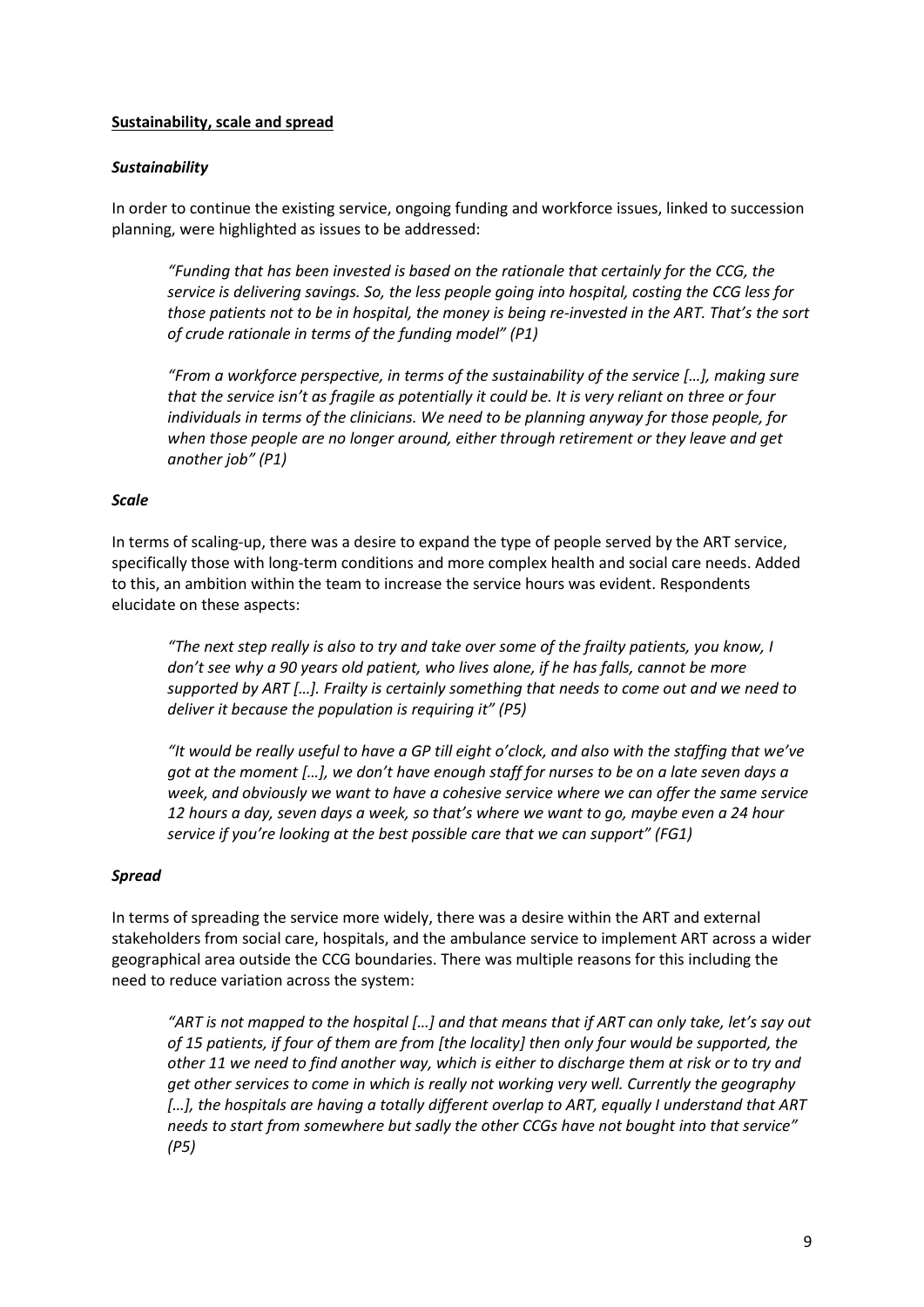#### **Discussion**

This analysis has revealed a number of insights around 'what works' in terms of implementation, and what hindered progress. It also highlights the factors necessary to maximise sustainability, scale and spread. This is timely in that NHSE (2020) have recently announced the roll-out of 'Urgent Community Response Teams' which has many similarities with the ART service, for example, rapid access to a range of professionals who can address both health and social care needs.

#### *What works in implementing intermediate care*

The key factors for successful implementation were co-creation and the engagement of key external stakeholders at an early stage, a varied skill-mix, effective teamworking and the development and maintenance of personal relationships. These 'ingredients' are echoed by Mitchell et al (2012), recent international projects such as SUSTAIN (2019) and others as factors necessary for integrating care for older people.

*Co-creation* - In setting up the ART service, the core team was already in place and were given the freedom to develop the service from the 'ground-up', which meant there was already insight into how the service could operate within the local context. The ART service, like many integrated care initiatives is highly localised and context dependent with the type of provision determined to a large extent on the prevailing 'gaps' in the local system (Martin et al, 2004). A review of intermediate care models by SCIE (2020), also found that local implementation and context impact on success. At a strategic level, the co-creation of a new service is, therefore, advocated.

*Engagement and support of other service providers* - buy-in from key stakeholders, particularly social care and the acute hospital was important. A GP 'champion' who became part of the ART service, was crucial at the design stage. The support of GPs at a planning stage is advocated here and by Wilson and Parker (2003) who argue that provision of medical care by GPs to intermediate care schemes is at risk of becoming their weakest link. Integrated services without medical staff support are also described as vulnerable by Billings et al (2018).

Within the ART service, the engagement of local GPs strengthened over time, which may have been due to an initial lack of awareness of the service but also to scepticism and resistance as described by Gollop et al (2004). Reasons for this include personal reluctance to change or misunderstanding of the aims of a change programme. They argue that sceptical staff can be influenced to change but this takes time and support may be fragile, requiring ongoing evidence of benefits to be maintained. There may be some evidence for this amongst some of the GPs and the hospital doctors, in this study. Facilitating GP participation relied upon regular, direct communication, as there was no financial incentive to refer patients to the ART.

*Skill-mix* - A varied skill-mix, within the ART was valued by the team and external stakeholders. In contrast with other studies, the ART service seems unique in that as well as nurses, therapists and support workers, the team also includes GPs and voluntary sector workers. Such a skill-mix is also advocated by Nancarrow et al (2005), Pearson et al (2015) and SCIE (2020).

The involvement of support workers, has been linked to improved user quality of life possibly due to better service delivery by allowing for a greater emphasis on service development (Dixon et al, 2010). The National Audit of Intermediate Care (2017) also provides evidence that service user outcomes are improved when users come into contact with a range of staff.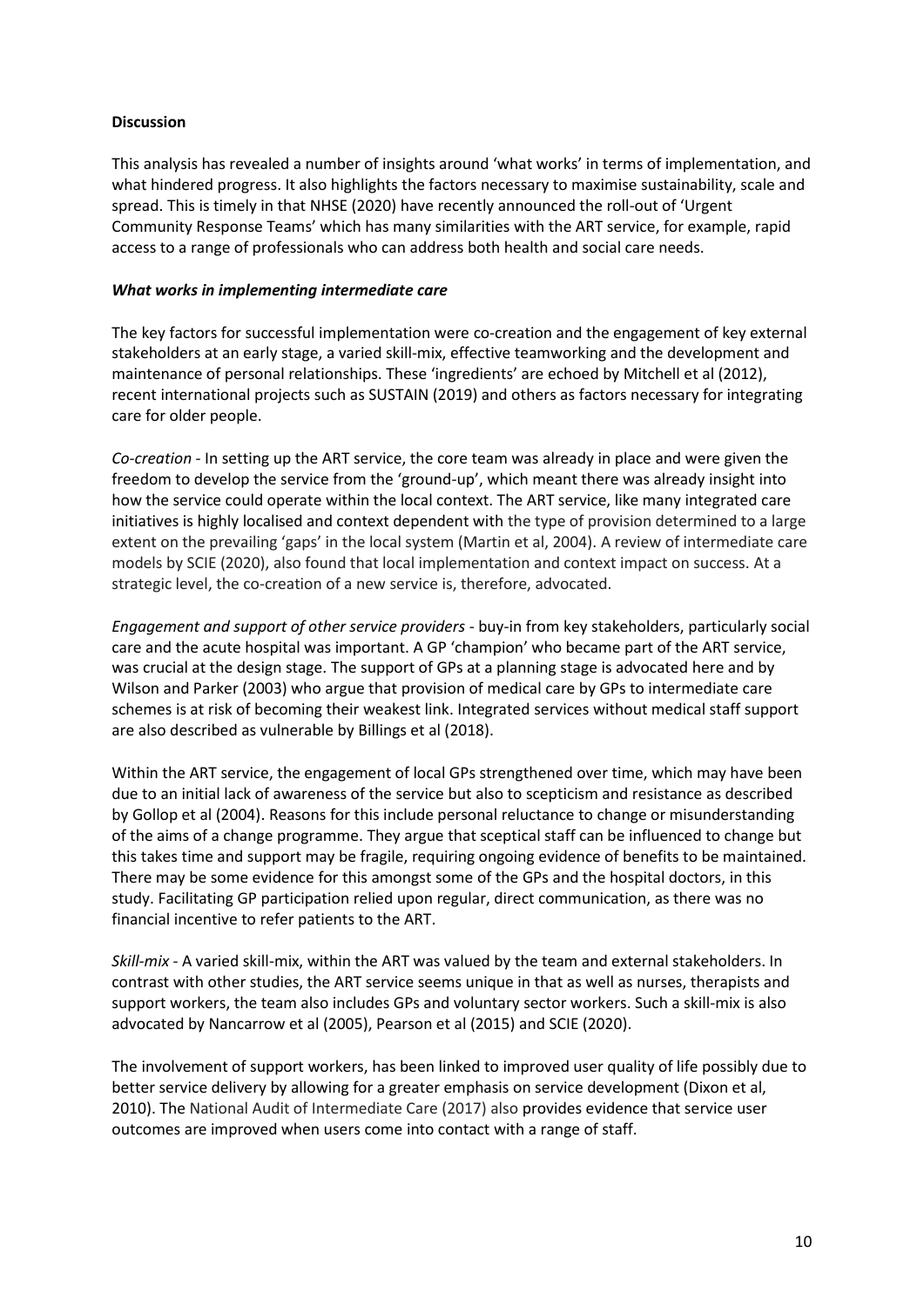*Teamworking and the importance of personal relationships -* Information sharing was mostly by personal communication which facilitated the development of relationships. Informal working relationships, especially with acute hospital staff, has been identified as a key component for integrated intermediate care services (Pearson et al, 2015). The ART developed trusted, personal relationships with other service providers which was important for successful teamworking and care co-ordination at a practitioner level. Mitchell et al (2012), identify key components of a highfunctioning team including shared goals, clear roles, mutual trust and respect, and effective communication, as demonstrated in the ART model.

#### *Factors hindering implementation of intermediate care*

A number of factors were identified which hindered implementation, namely, a lack of awareness of the service, lack of capacity, especially in social care, and lack of an interoperable IT system which limited information sharing.

*Lack of awareness of the new service* - The number of referrals into the ART service was seen as suboptimal, primarily due to lack of awareness of the service at the interface between the ART and mainstream services. Medical staff rotation, especially through the ED further exacerbated this and has been documented elsewhere (Glasby et al, 2008). These authors advocate proactive case-finding and in-reach into hospital, which is a feature of the ART service, although referrals from primary care and community settings were seen as more successful. Integrated care services need to ensure visibility through the development of an effective information and communication strategy which could include face-to-face meetings, or written information, targeted at different organisations. The different geographical footprints of services within the locality also hindered awareness of the service due to a lack of a common 'whole system' approach (Glasby et al, 2008). Consistency of service provision across a geographical patch is therefore important at a strategic level, for integration, and may be addressed by the move to Integrated Care Systems and Partnerships within the NHS Long Term Plan (NHSE, 2019)

*Lack of capacity* - Time in the ART service varied and went beyond the five day maximum at times, especially for users with complex social needs. Extended time in the service was less common for users with acute medical conditions. This differentiation between health and social care needs was also found by Kaamba et al (2008). For the ART service, lack of capacity in mainstream social services, specifically lack of available care packages, impacted on the turnover of ART users and consequently impacted on the ability to take new referrals. This lack of provision of social care is a significant limiting factor on intermediate care services. Issues of capacity in intermediate care were also found by Regen et al (2008) and given that this is over a decade ago, still appears to be enduring and may be worsening due to continued resource constraints (Alderwick et al 2019). Findings by SCIE (2020) on intermediate care, support the needs for capacity to be planned across the whole patient flow. In addition, streamlining the process of referrals through different social services is advocated as a way of potentially speeding up the transition process.

*Incompatible IT systems* - It came as no surprise that digital information sharing was difficult due to the lack of a shared IT system. This has been identified as challenging in several other studies where a shared, single patient record is recommended to improve communication (Hutchinson et al, 2011).

#### *Sustainability, scale and spread*

*Sustainability* - To ensure sustainability of the ART service and other integrated intermediate care services, continued resources, especially skilled staff are necessary and there is a need for succession planning as the service may be overly-reliant on a small number of key individuals. The close,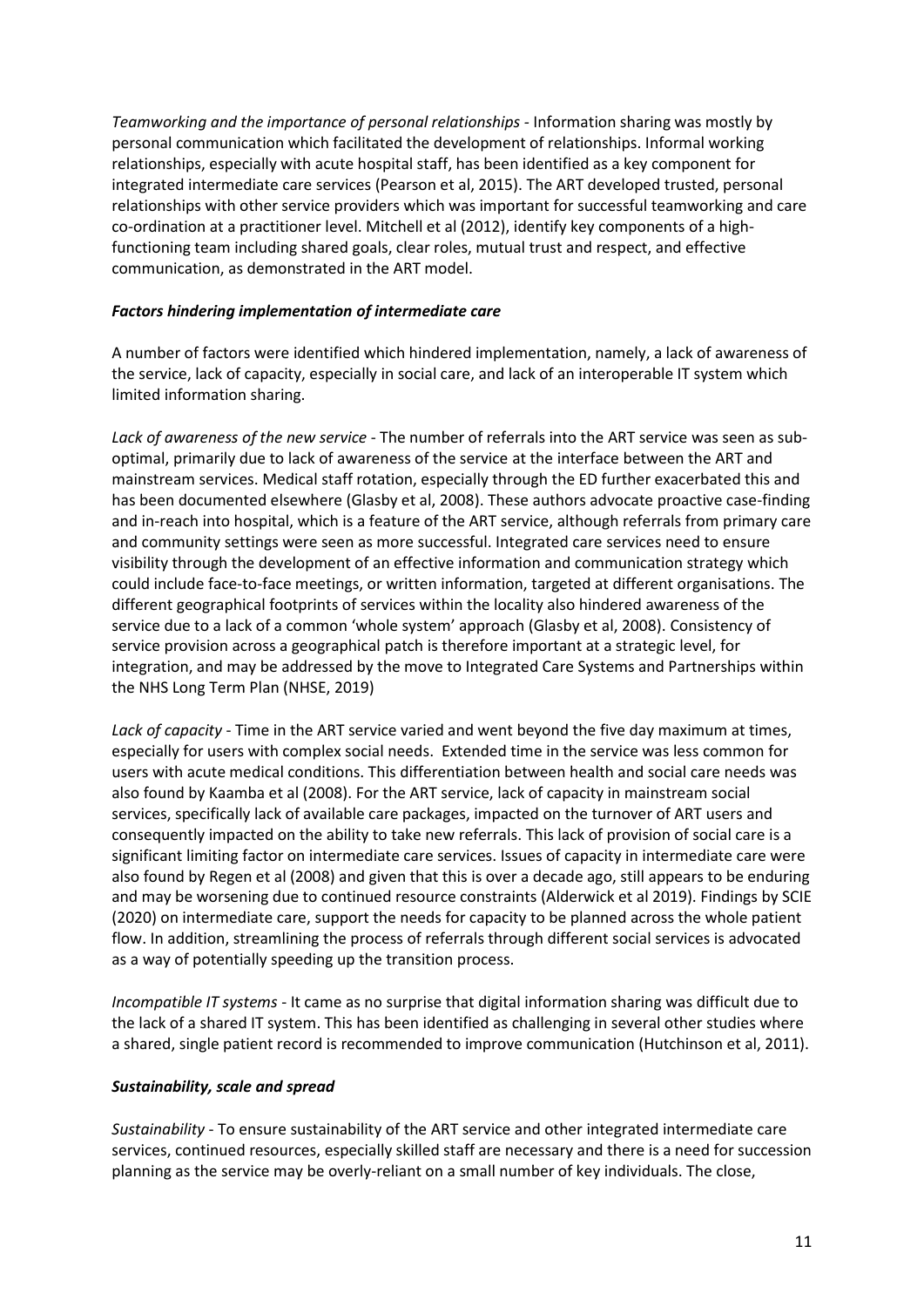effective teamworking within the ART relies on the personal characteristics of its members which may be difficult to replicate if the team changes. However, to ensure the ART and other initiatives are sustainable, a focus needs to be retained on the main purpose to avoid being 'all things to all people', maintaining clear objectives and purpose (SCIE, 2020). At a system level, ongoing funding is, of course, necessary for the sustainability of care services. Given the reliance on social care provision within integrated, intermediate care, services are particularly vulnerable to further reductions in social care funding (Alderwick et al, 2019).

*Scale and spread -* The ART has ambitions to scale-up the service such as extending opening hours and extending the eligibility criteria. There is also a desire to extend the service to other geographical areas, which would require buy-in from other CCGs and service providers at a strategic level. Reducing variation in intermediate care across the regional health and social care system would also reduce the number of care processes and potentially maximise referral rates.

#### **Limitations of the study**

This study is limited in that it considers a single service, within a specific locality with a relatively small sample size. The sample consisted of a small proportion of the total number of external stakeholders and were identified by the ART so the sample cannot be considered representative. We were unable to access staff from the ED so the analysis lacks this perspective. A limitation of using focus groups as a method is that they may give a false consensus in that participants who disagree with the majority perspective may choose not to voice their opinions. The study is also limited in that it is confined to the experiences of the professionals and does not report service user experiences, clinical outcomes or health economic data.

#### **Future Research**

Future research should focus on examining the effectiveness of different models of intermediate care in terms what can be achieved, at what cost and over what timescales.

#### **Conclusion**

In conclusion, the ART service has made substantial strides towards integrated, intermediate care working. The service has managed to transcend many of the difficulties associated with integrated care through an ability to stay focused on providing rapid interventions to people who are acutely ill. Despite some improvements needed including increasing awareness of the service, and an interoperable IT system, the ART service has many of the essential ingredients for successful integrated care including: good co-ordination, collaboration and teamworking both within the ART and with other agencies. This has been assisted by the team's intrinsic influence in the early stages of implementation and the co-creative way this was operationalised. Integrated care is all about relationships and this is a strong feature in this analysis. There is effective leadership provided by key individuals, namely the senior nurses and GPs which are central to swift decision-making. However, this also creates some vulnerability if staff change or funding is not maintained.

#### **References**

Alderwick, H., Tallack, C. and Watt, T. (2019) *"What should be done to fix the crisis in social care? Five priorities for Government".* Health Foundation, London. [https://www.health.org.uk/sites/default/files/2019-08/20190410-What-should-be-done-to-fix-the](https://www.health.org.uk/sites/default/files/2019-08/20190410-What-should-be-done-to-fix-the-crisis-in-social-care.pdf)[crisis-in-social-care.pdf](https://www.health.org.uk/sites/default/files/2019-08/20190410-What-should-be-done-to-fix-the-crisis-in-social-care.pdf)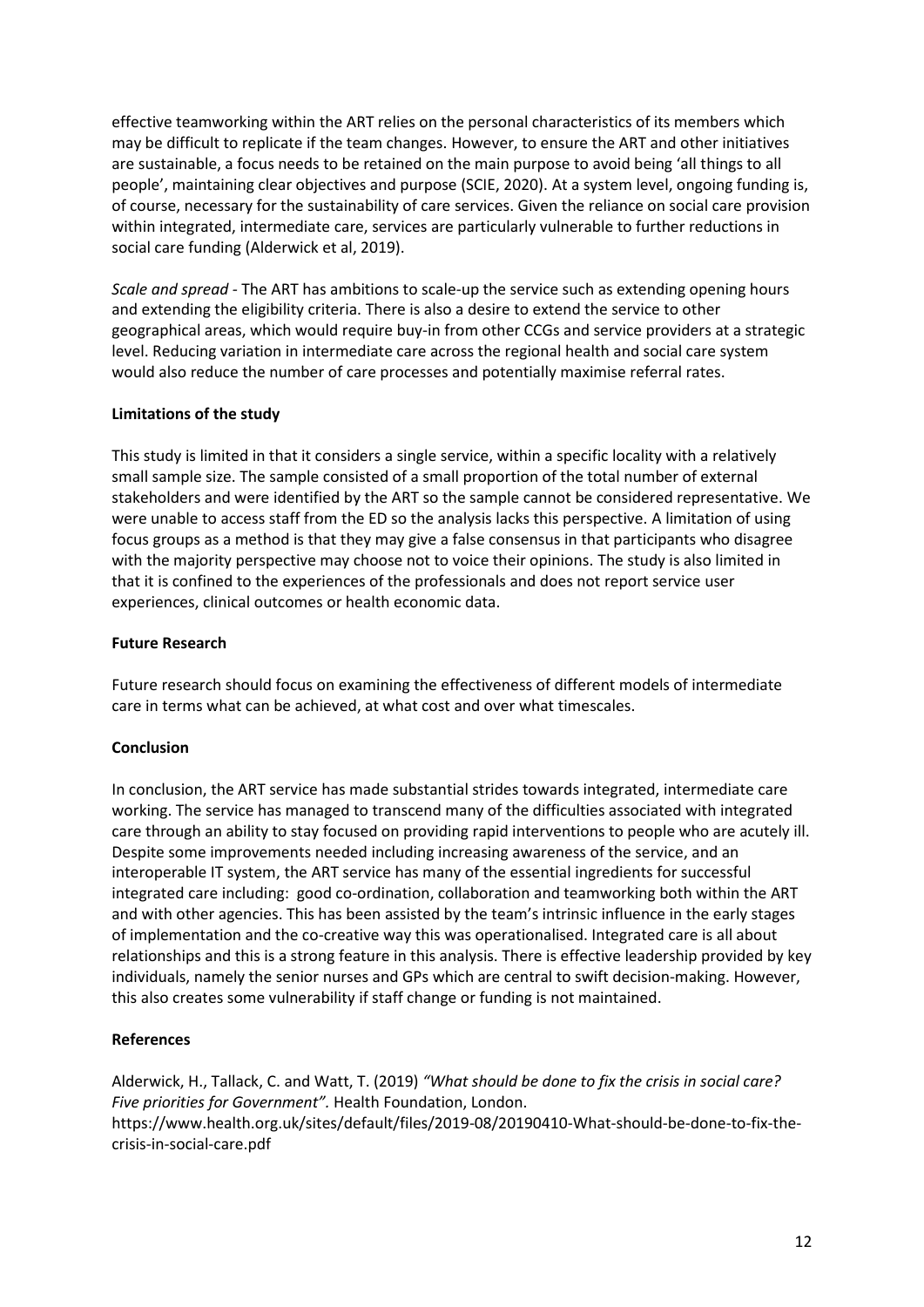Billings, J.R, White, G. and Mikelyte, R. (2018) "*Evaluation of the Kent and Medway One Care Pilot".*  Report number: 10.22024/UniKent/01.02.70421. CHSS: Canterbury, (Unpublished)

Department of Health (2000a) "*The NHS Plan. A Plan for Investment. A Plan for Reform".* The Stationery Office, London.

Department of Health (2000b) "*National beds inquiry – shaping the future NHS: long-term planning for hospitals and related services".* London: DH.

Department of Health (2001) "*National service framework for older people – standard 3: intermediate care".* London: DH.

Dixon, S., Kaambwa, B., Nancarrow, S., Martin, G.P. and Bryan, S. (2010) "The relationship between staff skill mix, costs and outcomes in intermediate care services", *BMC Health Services Research.* Vol. 10 No. 22, pp.1-7.

Flick, U. (1998) *An Introduction to Qualitative Research*. Sage Publications: Thousand Oaks CA.

Glasby, J., Martin, G., and Regen, E. (2008) "Older people and the relationship between hospital services and intermediate care: Results from a national evaluation", *Journal of Interprofessional Care*, Vol. 22 No.6, pp. 639–49.

Gollop, R., Whitby, D., Buchanan, D. and Ketley, D. (2004) "Influencing sceptical staff to become supporters of service improvement: a qualitative study of doctors' and managers' views". *Quality and Safety in Health Care.* 13: 108-114

Hutchinson, T., Young, J. and Forsyth, D. (2011) "National pilot audit of intermediate care", *Clinical Medicine,* Vol.11 No.2, pp 146-9.

The Kings Fund (2017) "Sustainability and transformational plans explained". Available at: [https://www.kingsfund.org.uk/topics/integrated-care/sustainability-transformation-plans-explained.](https://www.kingsfund.org.uk/topics/integrated-care/sustainability-transformation-plans-explained) (Accessed 24th April, 2020)

Kumpunen, S., Edwards, N., Georghiou, T. and Hughes, G. (2019)" *Evaluating integrated care".*  London: the Nuffield Trust.

Litosseliti, L. (2003). *Using focus groups in research*. A&C Black.

Martin, G.P., Peet, S.M., Hewitt, G.J. and Parker, H. (2004) "Diversity in Intermediate Care", *Health and Social Care in the Community,* Vol. 12 No. 2, pp 150–154

Mitchell, P., Wynia, M., Golden, R.m, McNellis, B., Okun, S., Webb C.E., Rohrbach, V. and von Kohorn, I. (2012) "*Core Principles & Values of Effective Team-Based Health Care".* Discussion paper, Institute of Medicine, Washington, DC.

Nancarrow, S., Shuttleworth, P., Tongue, A. and Brown, L. (2005) "Support workers in intermediate care", *Health and Social Care in the Community,* Vol.13 No.4, pp. 338–44.

NHS Benchmarking Network (2017) "*National Audit of Intermediate Care: Summary Report – England. Assessing progress in services aimed at maximising independence and reducing use of hospitals".* Available at: [https://s3.eu-west-2.amazonaws.com/nhsbn-](https://s3.eu-west-2.amazonaws.com/nhsbn-static/NAIC%20(Providers)/2017/NAIC%20England%20Summary%20Report%20-%20upload%202.pdf)